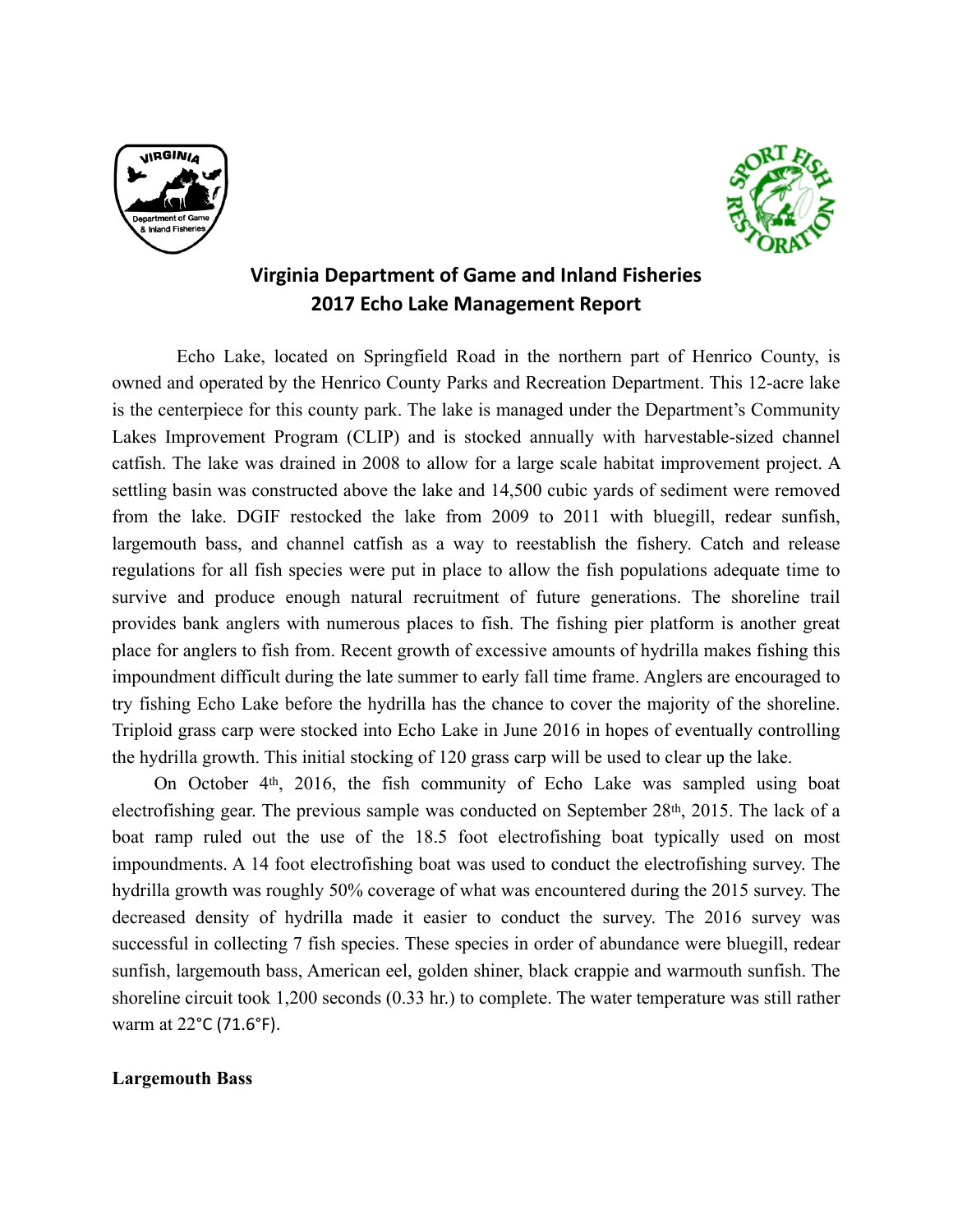The largemouth bass population within Echo Lake appears to be in fair shape. A total of 40 largemouth bass were collected. The CPUE (Catch Per Unit of Effort) for largemouth bass provided an expanded catch rate of 120 fish/hr, which showed a favorable increase from 2015 (N  $= 20$ ; CPUE  $= 77$  fish/hr). Out of the 40 collected bass, 26 fish were below the stock-size category of 8 inches. The large assortment of juvenile bass brought the average length down to 7.04 inches, which showed a decline from 2015 (mean length of 7.92 inches). The survey yielded two preferred-size bass greater than 15 inches. These preferred bass measured 17.64 and 18.11 inches. There weights were 3.02 and 2.91 pounds. The excessive amounts of hydrilla present during the 2015 survey may have allowed additional bass plenty of hiding places away from the electric field. Based on what was observed in 2015, the lack of brood stock bass was an area of concern. Only three bass greater than 12 inches in length were collected during the 2015 survey. The 2016 survey doubled that tally with 6 bass greater than 12 inches. The 2016 survey showed strong recruitment of juvenile bass in the 3 to 5 inch range. The cold weather of April 2016 did not influence the bass spawn too greatly. The catch and release regulations that are still in place should have allowed for a higher concentration of adult bass to be present. Illegal harvest by anglers or the predation of bass by otters may play some role in the limited presence of bass greater than 12 inches in length. To protect the adult bass population, the bass will continue to be managed under the current catch and release regulation.





Weights were taken on largemouth bass to calculate relative weight values. Relative weight values are an indication of body condition. A value from 95 to 100 represents a fish that is in the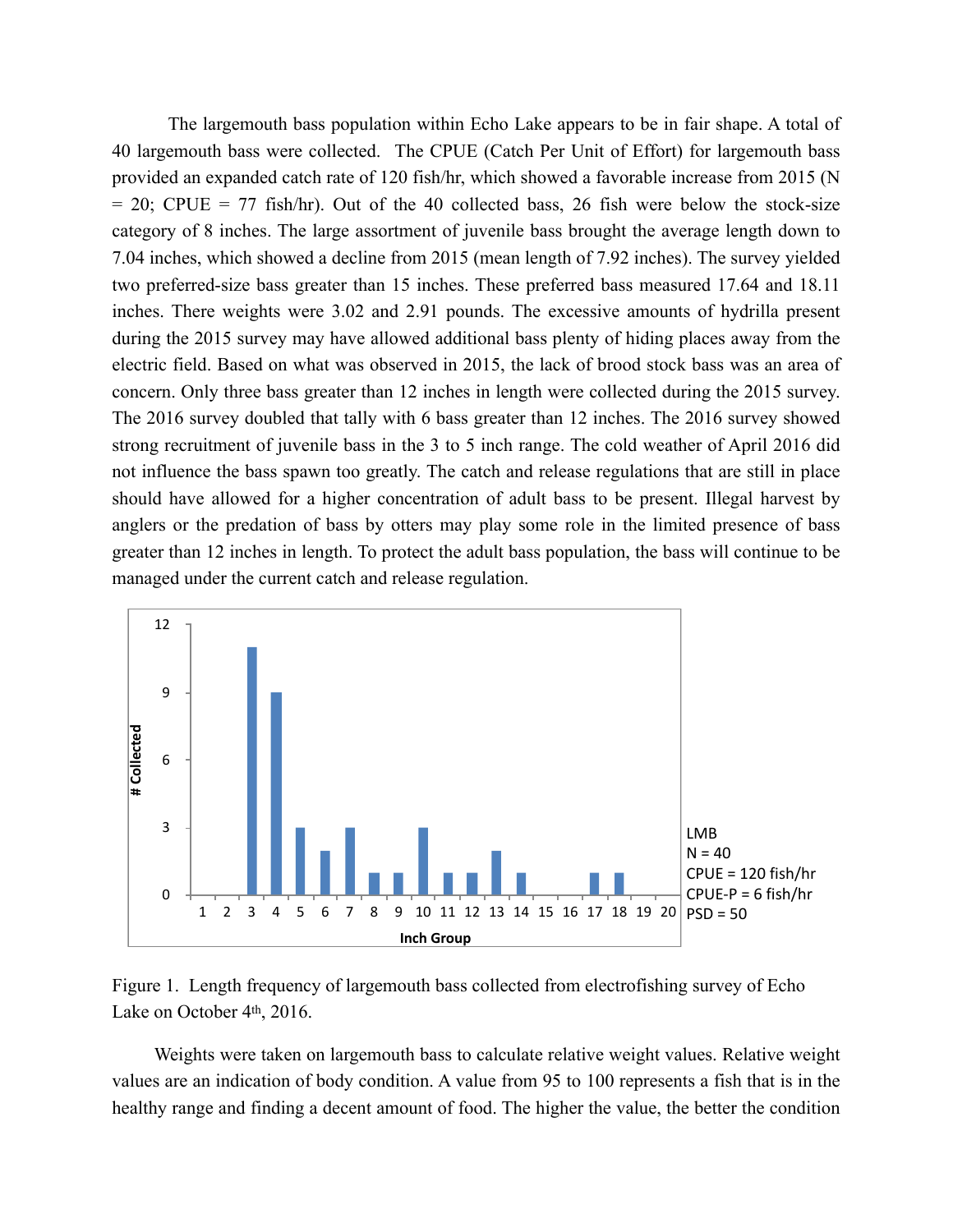of the fish in terms of overall body mass. The relative weight value for the 14 stocked-sized bass was 98, which showed an improvement from 2015 (Wr = 93). The relative weight values (quality  $= 96$ , preferred  $= 93$ ) were within or close to the desired range. The decrease in hydrilla coverage has allowed the bass an easier opportunity to forage on the abundant bluegill population.

## **Bluegill and Redear Sunfish**

The survey collected 318 bluegill for a catch rate of 954 fish/hr. This catch rate showed an increase from 2015 ( $N = 213$ ; CPUE = 816 fish/hr). This catch rate is extremely high when compared to the catch rates of the other fish species. The bluegill catch comprised 72.6% of the total catch. The size distribution of collected bluegill ranged from 0.79 to 6.42 inches. The abundance of juvenile bluegill set the average size at 2.98 inches, down from the average of 3.3 inches in 2015. The survey produced a total of 161 stock-sized bluegill, with only 4 of these fish reaching the desired quality-size classification of 15 centimeters (5.9 inches). Relative weight data of the stock-sized fish was an impressive 115, which showed a large increase from 2015 (Wr<sub>stock</sub> = 93). The 4 quality-sized fish had a relative weight value of 102, which was much greater than 2015 (Wr<sub>quality</sub> = 87). The decline in hydrilla growth may have freed up a portion of the nutrients flowing into Echo Lake to be used for primary productivity and zooplankton growth.

The survey yielded an increased abundance of redear sunfish with the collection of 75 fish (CPUE = 225 fish/hr). This catch rate showed a large increase from 2015 ( $N = 10$ ; CPUE = 38 fish/hr). The redear sunfish size distribution ranged from 1 to 7 inches, with the average length redear sunfish at 4.13 inches. The largest redear sunfish measured 7.76 inches and shows some of the size potential these fish can attain if given enough time to grow. Anglers should not expect too much action from the redear sunfish population. The survey revealed a slight improvement in recruitment of juvenile redear sunfish. The observed improvements in the population of redear sunfish may also be directly tied to the decline in hydrilla growth.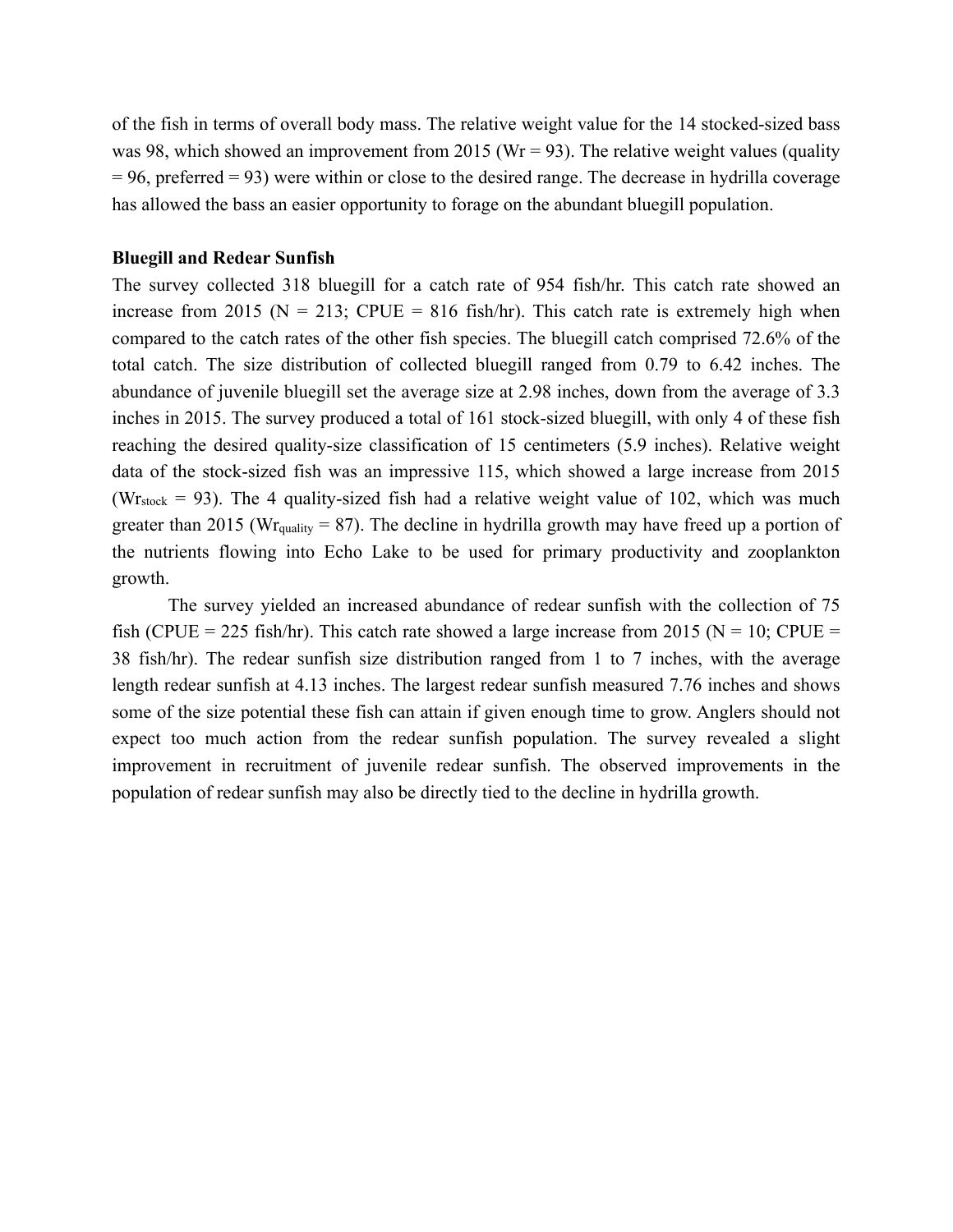

Figure 2. Length frequency of bluegill and redear sunfish collected from electrofishing survey of Echo Lake on October 4th, 2016.

## **Additional Species and Summary**

 The survey produced additional species diversity in the form of black crappie, American eels, golden shiner and warmouth sunfish. One black crappie was collected during the survey. This fish measured 4.65 inches in length. The black crappie population appears to be extremely limited. Two black crappie that measured 7.2 and 7.7 inches were collected during the 2015 survey. Two American eels were collected. The eels measured 16.34 and 17.13 inches. The survey collected one golden shiner that measured 3.62 inches. One warmouth sunfish of 4.3 inches in length was collected.

The survey did not reveal any channel catfish. Echo Lake was stocked with 600 channel catfish during October 2015 and again in mid-October 2016. These stockings will provide anglers with some decent action when the largemouth bass are not biting. DGIF hatchery staff purchased and stocked 120 triploid grass carp into Echo Lake in June 2016. Plans are to monitor the density of the hydrilla growth to see if an additional grass carp stocking is needed in the future. Some aquatic vegetation is desired to provide nursery habitat for juvenile fish. The fishery within Echo Lake has some potential, but anglers should not expect too much action from trophy fish. The majority of collected game fish provided less than ideal average lengths. This is just a drawn out way of saying there are plenty of small fish available. Anglers that fish the lake on a consistent basis might have a better feel for where the larger fish are located. Tight schools of larger-sized bluegill have been observed by the dam's spillway, but these fish were not **Example 10**<br> **Example 10**<br> **Example 10**<br> **Example 10**<br> **Example 10**<br> **Example 10**<br> **Example 10**<br> **Example 10**<br> **Example 10**<br> **Example 10**<br> **Example 10**<br> **Example 10**<br> **Example 10**<br> **Example 10**<br> **Example 2**<br> **Example 2**<br>